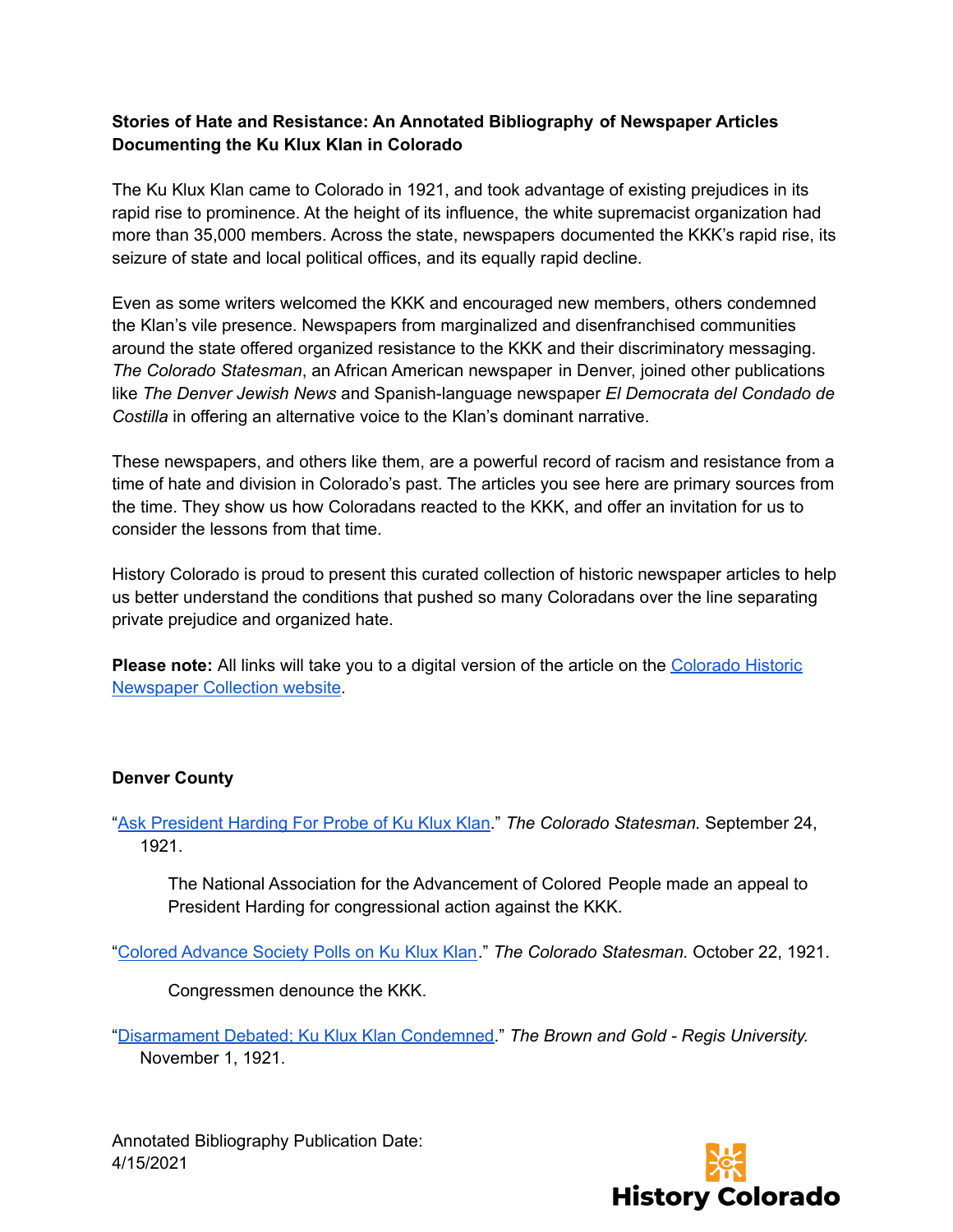Loyola Debating Society resolved the KKK should be "legislated against as a public menace" in a count of 56-22.

"[Endorse](https://www.coloradohistoricnewspapers.org/?a=d&d=CDS19220408-01.2.4&srpos=1&e=-01-1919--01-1930--en-20--1--img-txIN%7ctxCO%7ctxTA-Endorse+Ryan+Bill%252D+Aimed+at+Ku+Klux+Klan+-------0------) Ryan Bill- Aimed at Ku Klux Klan." *The Colorado Statesman.* April 8, 1922.

The National Association for the Advancement of Colored People endorsed Representative Thomas J. Ryan's Bill to require KKK orgs to file membership names to the post office.

"European [Anti-Semites](https://www.coloradohistoricnewspapers.org/?a=d&d=DJN19210928-01.2.42&srpos=1&e=-01-1919--01-1930--en-20--1--img-txIN%7ctxCO%7ctxTA-European+Anti%252DSemites+Seek+Aid+of+Ku+Klux+Klan-------0------) Seek Aid of Ku Klux Klan." *Denver Jewish News.* September 28, 1921.

European anti-semitic group wanted an ally in the KKK.

"Jews [Open](https://www.coloradohistoricnewspapers.org/?a=d&d=CDS19221209-01.2.10&srpos=1&e=-01-1919--01-1930--en-20--1--img-txIN%7ctxCO%7ctxTA-Jews+Open+War+on+Ku+Klux+Klan+-------0------) War on Ku Klux Klan." *The Colorado Statesman.* December 9, 1922.

New York Judge hoped to enlist Jewish fraternal organizations against the KKK. KKK doctrines were being circulated through the city and to school children.

"Ku Klux Klan [Condemned](https://www.coloradohistoricnewspapers.org/?a=d&d=DJN19221108-01.2.21&srpos=1&e=-01-1919--01-1930--en-20--1--img-txIN%7ctxCO%7ctxTA-Ku+Klux+Klan+Condemned+By+Church-------0------) By Church." *Denver Jewish News.* November 8, 1922.

States racial prejudices are not consistent with christianity; KKK does not fit within ideals of church or patriotism.

"[N.A.A.C.P.](https://www.coloradohistoricnewspapers.org/?a=d&d=CDS19220325-01.2.6&srpos=1&e=-01-1919--01-1930--en-20--1--img-txIN%7ctxCO%7ctxTA-Backs+Denver+Branch+In+Fight+Against+Ku+Klux+Klan-------0------) Backs Denver Branch In Fight Against Ku Klux Klan." *The Colorado Statesman.* March 25, 1922.

NAACP will have Denver branch national office support the fight against the KKK.

"[N.A.A.C.P.](https://www.coloradohistoricnewspapers.org/?a=d&d=CDS19210101-01.2.5&srpos=1&e=-01-1919--01-1930--en-20--1--img-txIN%7ctxCO%7ctxTA-N.A.A.C.P.+Fights+Ku+Klux+Klan-------0------) Fights Ku Klux Klan." *The Colorado Statesman.* January 1, 1921.

Called out for violating the US constitution, lists efforts to mitigate and penalize KKK through post office restrictions.

"National Association For the [Advancement](https://www.coloradohistoricnewspapers.org/?a=d&d=CDS19210924-01.2.2&srpos=1&e=-01-1919--01-1930--en-20--1--img-txIN%7ctxCO%7ctxTA-National+Association+For+IRE+Advancement+of+Colored+People+Assists+New+York+World+in+Ku+Klux+Klan+Expose+-------0------) of Colored People Assists New York World in Ku Klux Klan [Expose](https://www.coloradohistoricnewspapers.org/?a=d&d=CDS19210924-01.2.2&srpos=1&e=-01-1919--01-1930--en-20--1--img-txIN%7ctxCO%7ctxTA-National+Association+For+IRE+Advancement+of+Colored+People+Assists+New+York+World+in+Ku+Klux+Klan+Expose+-------0------)." *The Colorado Statesman.* September 24, 1921.

A collaborative effort to expose the KKK.

"Questions and Answers. From the [Fellowship](https://www.coloradohistoricnewspapers.org/?a=d&d=BBAHJFAF19260827-01.2.73&srpos=2&e=-01-1919--01-1930--en-20-BBAHJFAF-1--img-txIN%7ctxCO%7ctxTA-Questions+and+Answers.+From+the+Fellowship+Forum-------0------) Forum." *Protestant Herald.* August 27, 1926.

The question on where the KKK started was asked. The answer was on Stone Mountain, Georgia.

"The Ku Klux Klan [Stamping](https://www.coloradohistoricnewspapers.org/?a=d&d=DJN19220823-01.2.31&srpos=1&e=-01-1919--01-1930--en-20--1--img-txIN%7ctxCO%7ctxTA-+The+Ku+Klux+Klan+Stamping+Out+A+Reptile-------0------) Out A Reptile." *Denver Jewish News.* August 23, 1922.

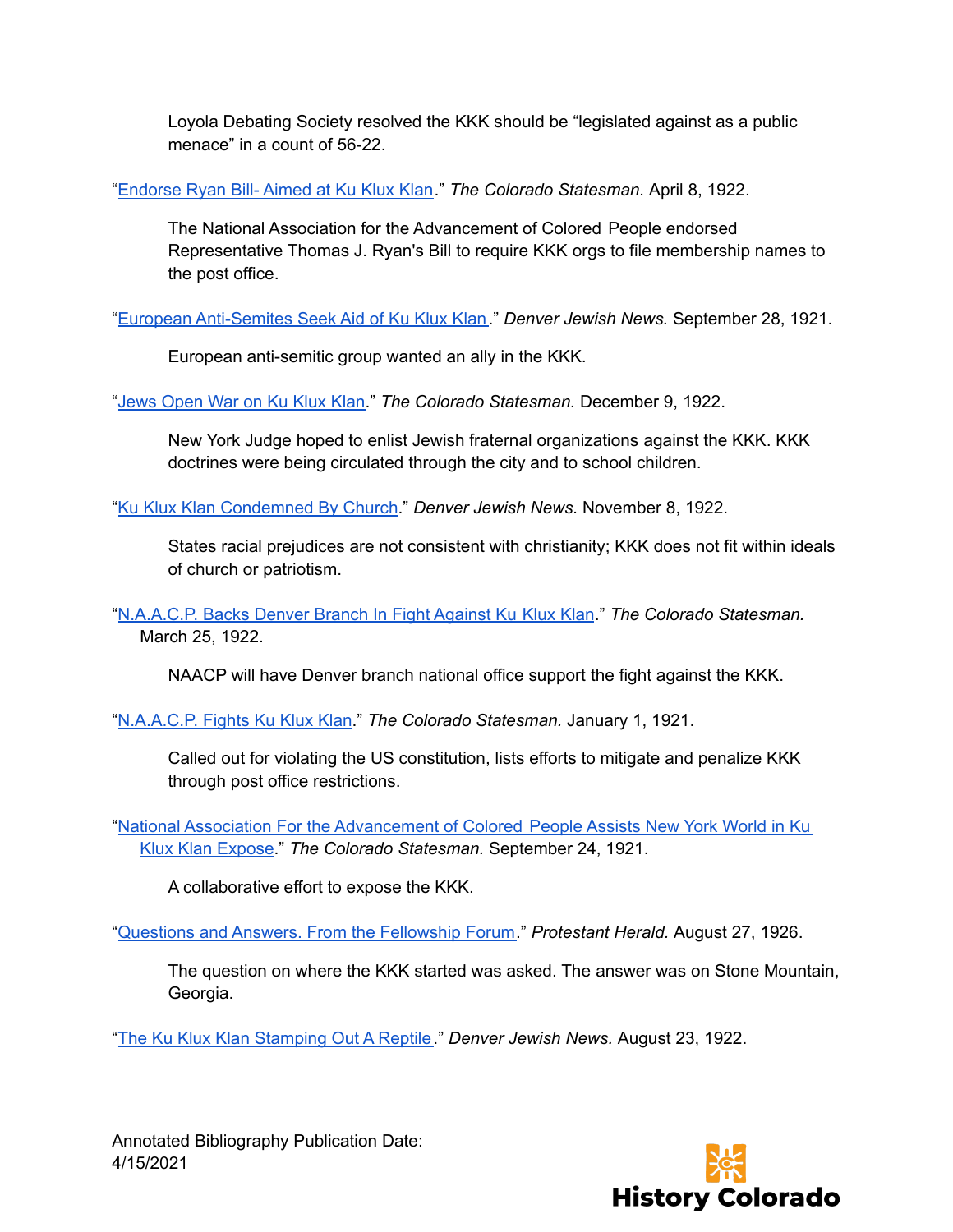States Ku Klux Klan is not representative of the American spirit, the nature of their presence is terrorist; Supports American unity league, an anti-KKK movement.

"The Torch- Ku Klux Klan Paper [Friendly](https://www.coloradohistoricnewspapers.org/?a=d&d=DJN19221213-01.2.39&srpos=1&e=-01-1919--01-1930--en-20--1--img-txIN%7ctxCO%7ctxTA-The+Torch%252D+Ku+Klux+Klan+Paper+Friendly+To+Jews-------0------) To Jews." *Denver Jewish News.* December 19, 1922.

"The Torch" newspaper in Missouri, noted for anti-catholic propaganda, released an editorial that the KKK is not anti-Jewish and is both friendly and tolerant.

## **All Colorado Counties**

"[Aiming](https://www.coloradohistoricnewspapers.org/?a=d&d=RMA19250424-01.2.20&srpos=1&e=-01-1919--01-1930--en-20--1--img-txIN%7ctxCO%7ctxTA-Aiming+At+The+Bull%27s+Eye+-------0------) At The Bull's Eye." *The Rocky Mountain American.* April 24, 1925.

According to this article, Klan was expected to emerge as "triumphant."

"Boulder Klan [Endorses](https://www.coloradohistoricnewspapers.org/?a=d&d=RMA19250306-01.2.4&srpos=1&e=-01-1919--01-1930--en-20--1--img-txIN%7ctxCO%7ctxTA-Boulder+Klan+Endorses+Inaugural+Address+of+President+Coolidge-------0------) Inaugural Address of President Coolidge." *The Rocky Mountain American.* March 6, 1925.

Discusses the free thinking American, the KKK's ideal's about the "spirit of the inquisition", states that Coolidge agrees with these ideals.

"California [Klansman-Pastor](https://www.coloradohistoricnewspapers.org/?a=d&d=RMA19250515-01.2.26&srpos=1&e=15-05-1925-15-05-1925--en-20-RMA-1--img-txIN%7ctxCO%7ctxTA-Ku+Klux+Klan-------0-Boulder-----) Says Klan is Only Hope for USA." *The Rocky Mountain American.* May 15, 1925.

"The Ku Klux Klan is the only hope of America." he declared; denouncing his opponents. Three thousand members of the First Christian church rose to their feet and cheered when the pastor reached the climax of his remarks."

"Dr. Hiram Wesley Evans [Imperial](https://www.coloradohistoricnewspapers.org/?a=d&d=RMA19250626-01.2.18&srpos=1&e=-01-1919--01-1930--en-20--1--img-txIN%7ctxCO%7ctxTA-Dr.+Hiram+Wesley+Evans+Imperial+Wizard+of+the+Ku+Klux+Klan-------0------) Wizard of the Ku Klux Klan." *The Rocky Mountain American.* June 26, 1925.

Imperial Wizard or National President applauded for leadership: "During his administration the Klan has grown from a weak, strife-ridden, well nigh bankrupt organization into a powerful institution with membership in every community of every State."

"Harry C. Hoffman, Grand Dragon of [Colorado.](https://www.coloradohistoricnewspapers.org/?a=d&d=RMA19250724-01.2.2&srpos=1&e=-01-1919--01-1930--en-20--1--img-txIN%7ctxCO%7ctxTA-Harry+C.+Hoffman%2c+Grand+Dragon+of+Colorado-------0------)" *The Rocky Mountain American.* July 24, 1925.

"Zumbrunn declared that the national klan is "not afraid of" the Colorado controversy which broke out when approximately 40,000 klansmen assembled in the cotton mill stadium in South Denver voted last Friday night to secede from the parent body. "Altho there seems to have been a heavy defection in Denver from the klan," he declared, "over the state as a whole the defection has not been so great. I believe that at this time 85 per cent of the original klansmen have retained membership in that body, while only 15 per cent have withdrawn."

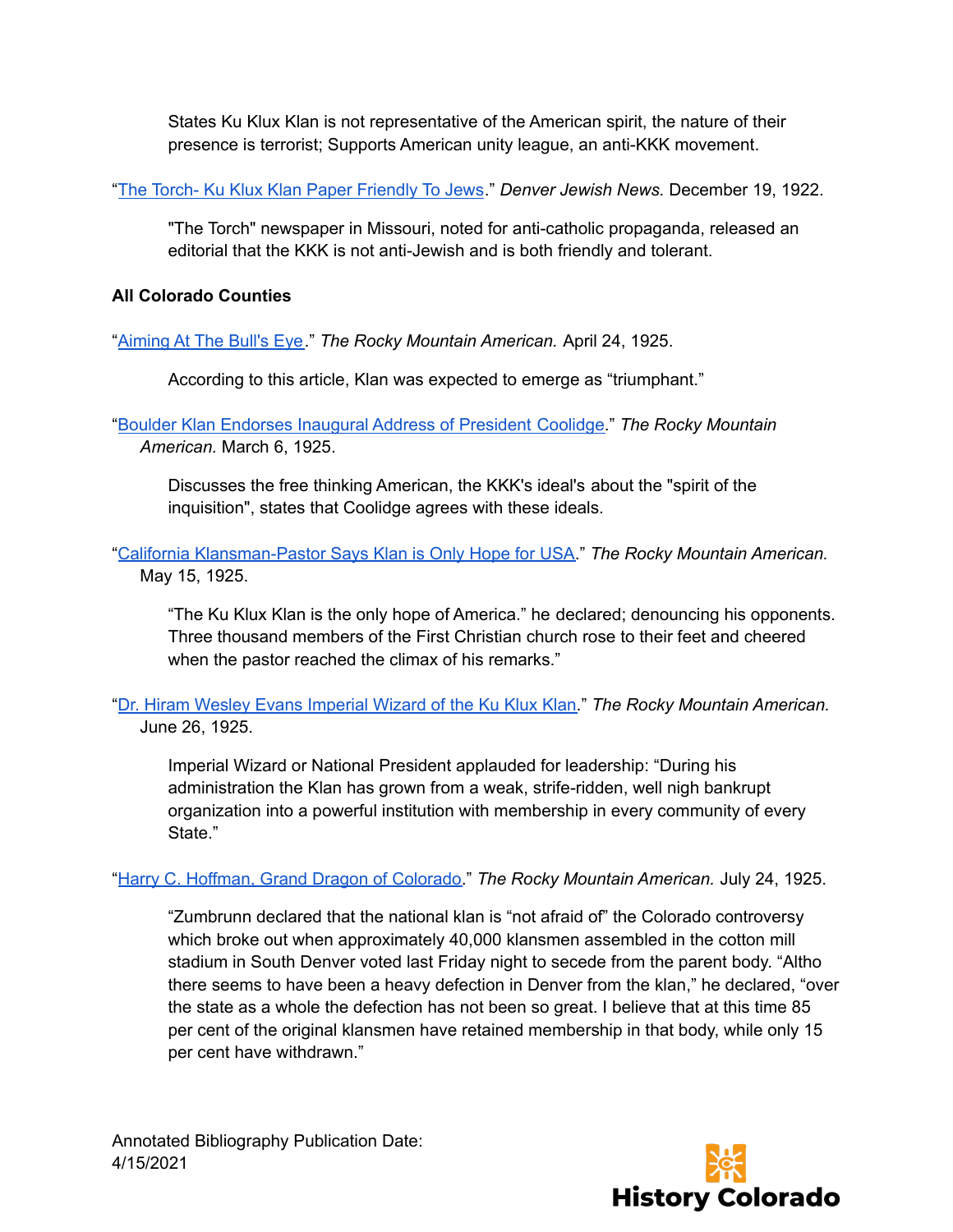"Head Of [Independent](https://www.coloradohistoricnewspapers.org/?a=d&d=RMA19250731-01.2.7&srpos=1&e=-01-1919--01-1930--en-20--1--img-txIN%7ctxCO%7ctxTA-Head+Of+Independent+Klan-------0------) Klan Challenges Evan To Debate." *The Rocky Mountain American.* July 31, 1925.

National president of the independent Klan challenged to imperial wizard pf Ku Klux Klan to debate in August in Indianapolis.

"K.K.K Breaks Up Dance at [Loveland.](https://www.coloradohistoricnewspapers.org/?a=d&d=RMA19250417-01.2.13&srpos=1&e=-01-1919--01-1930--en-20--1--img-txIN%7ctxCO%7ctxTA-Breaks+Up+Dance+at+Loveland-------0------)" *The Rocky Mountain American.* April 17, 1925.

50 men in KKK regalia broke up a dance. Greeley people gradually split up. Crosses were burning.

"Klan Headed By Dr. Locke Victor in [Injunction](https://www.coloradohistoricnewspapers.org/?a=d&d=RMA19250306-01.2.20&srpos=1&e=-01-1919--01-1930--en-20--1--img-txIN%7ctxCO%7ctxTA-Klan+Headed+By+Dr.+Locke+Victor+in+Injunction+Suit-------0------) Suit." *The Rocky Mountain American.* March 6, 1925.

U.S Judge J. Foster Symes granted the knights of the KKK of Georgia an injunction restraining the knights of Colorado from operating in this state. "First, the uninformed: second. the misinformed. and. third, the hopelessly ineligible."

"[Ku-Klux-Klan.](https://www.coloradohistoricnewspapers.org/?a=d&d=DDC19240927-01.2.2&dliv=none&e=-------en-20--1--img-txIN%7ctxCO%7ctxTA--------0------)" *El Democrata del Condado de Costilla.* September 27,1924.

In english, the title of this newspaper is "The Costilla County Democrat." It details the Klan's discriminatory and unconstitutional designs in Colorado.

"Labor [Attacks](https://www.coloradohistoricnewspapers.org/?a=d&d=DKM19250701-01.2.21&srpos=1&e=-01-1919--01-1930--en-20--1--img-txIN%7ctxCO%7ctxTA-Labor-------0------) Klans And Reds." *The Durango Klansman.* July 1, 1925.

Organized labor concerns about the KKK and communist party.

"Officials Chosen With Klan Support Give Kansas Town Era of [Prosperity](https://www.coloradohistoricnewspapers.org/?a=d&d=RMA19250508-01.2.16&srpos=1&e=-01-1919--01-1930--en-20--1--img-txIN%7ctxCO%7ctxTA-Officials+Chosen+With+Klan+Support+Give+Kansas+Town+Era+of+Prosperity+-------0------)." *The Rocky Mountain American.* May 8, 1925.

Citizens of Douglass, Kansas are experiencing "hysteria" of KKK mayor and town rule.

"Oklahoma Klan Made [Defendant](https://www.coloradohistoricnewspapers.org/?a=d&d=TDT19250714-01.2.21&srpos=1&e=-01-1919--01-1930--en-20--1--img-txIN%7ctxCO%7ctxTA-Oklahoma+Klan+Made+Defendant+in+Suit-------0------) in Suit." *The Daily Times.* July 14, 1925.

"The Ku Klux Klan of Georgia brought suit in the state District court here late today against the Ku Klux Klan of Oklahoma, alleging the Oklahoma organization was improperly using the name Ku Klux Klan."

"[Oklahoma](https://www.coloradohistoricnewspapers.org/?a=d&d=RMA19250717-01.2.26&srpos=1&e=-01-1919--01-1930--en-20--1--img-txIN%7ctxCO%7ctxTA-Oklahoma+Ku+Klux+Is+Sued+Over+Name+-------0------) Ku Klux Is Sued Over Name." *The Rocky Mountain American.* July 17, 1925.

A suit against the KKK asking for damages, complete accounting of the organization's finances, and an injunction to bar the KKK Oklahoma from using the name KKK due to improper use.